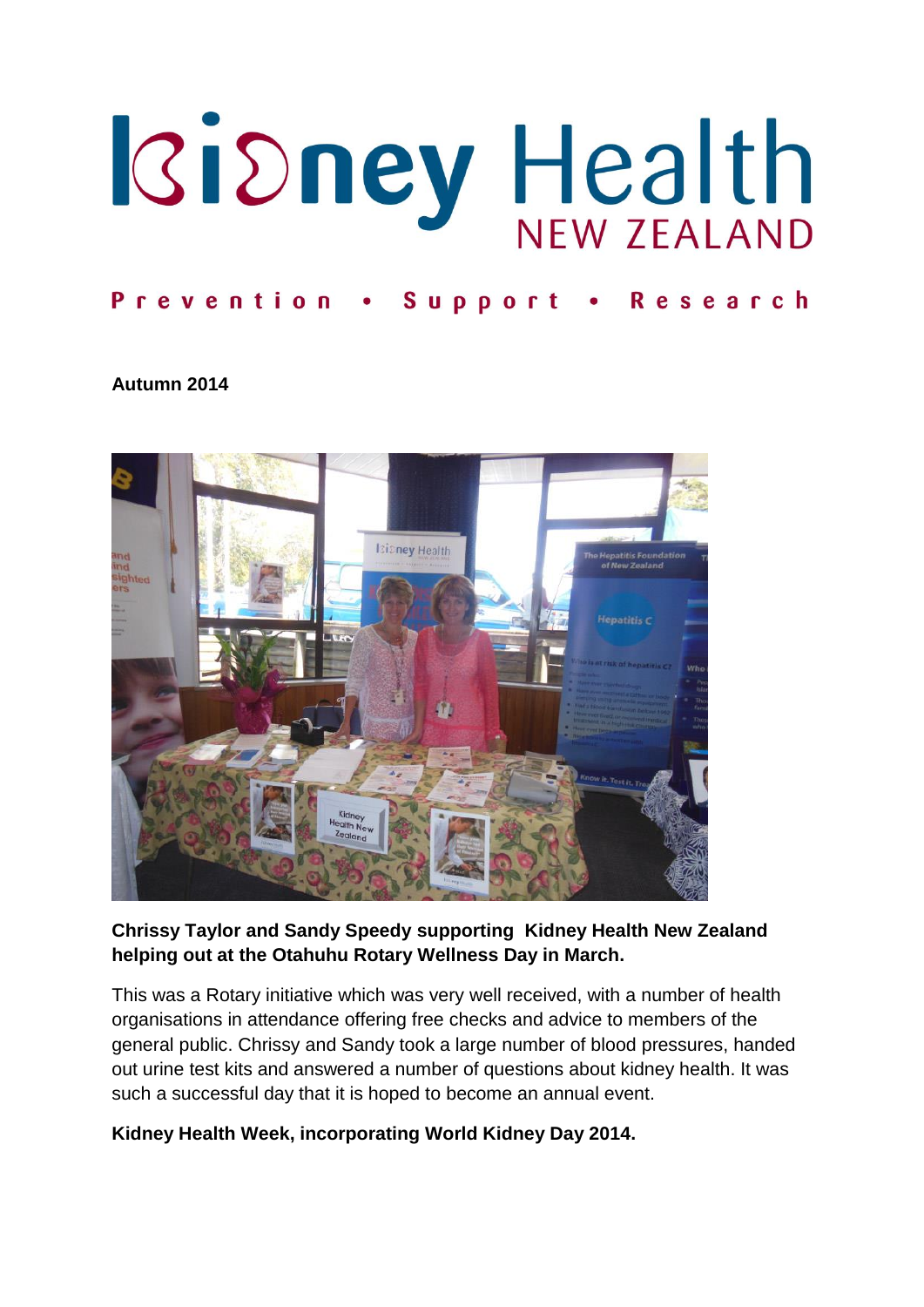I am very excited to report that the Kidney Warrant of Fitness Kits was our most successful awareness campaign so far. The wonderful staff at the Mad Butcher stores throughout Auckland gave out around 3000 kits to the general public, and I have received numerous requests for more kits as the stores had all run out before the end of the week.

Unfortunately we have run out of the kits, but already plans are underway for a similar campaign next year. It is very encouraging to know people are taking an interest in their health. As a result of the campaign I have already visited a workplace to talk about kidney disease and offer kidney health checks to the staff, and continue to receive numerous requests. So the message is getting out there!

Of course a huge thank you must go to Sir Peter Leitch,the Mad Butcher himself, Dan Adams, Operations Manager and the staff of the Mad Butcher stores in Auckland for their enthusiasm and support for this initiative. They have already pledged their support for next years campaign. Fantastic.

World Kidney Day itself was marked in many different ways throughout the country, some of these included; in Ashburton a haemodialysis machine was set up in a shop window in a prominent position in the main street and the local support group offered free blood pressure checks. At Auckland City Hospital, staff from the renal service had a display in the main foyer and gave out Kidney Health Warrant of Fitness kits. In Dunedin, staff and members of the local support group had a stand in the mall offering free blood pressure checks and information. In Whangarei the staff from the renal unit took part in the Relay for Life and used the opportunity to raise awareness of kidney disease.

#### **Inaugural KHNZ Consumer Council**

In February we invited 20 consumers to attend a meeting in Wellington to form a consumer council, these patients came from around New Zealand, following recommendations from both renal units and support groups. Quite by coincidence there is an even spread of those on dialysis and those with a kidney transplant. The facilitated meeting was an opportunity for the group to talk about the issues they felt were important for kidney patients in New Zealand.

Dave Henderson, Chairperson of KHNZ spoke about the goals of the organisation. He acknowledged there were different issues in different parts of the country and that some kidney patient support groups were fiercely independent but KHNZ was working well establishing links through its affiliation process. He also acknowledged the importance that kidneys, as a group, are recognised. This meeting was to help identify the real issues for kidney patients from across the country.

Nick Polaschek and Astrid Koornneef from the Ministry of Health spoke briefly about the national developments in the area of renal medicine.

Nick talked about the National Renal Advisory Board (NRAB) and the work they are doing in the area of Chronic Kidney Disease (CKD) – with diabetes running rampant,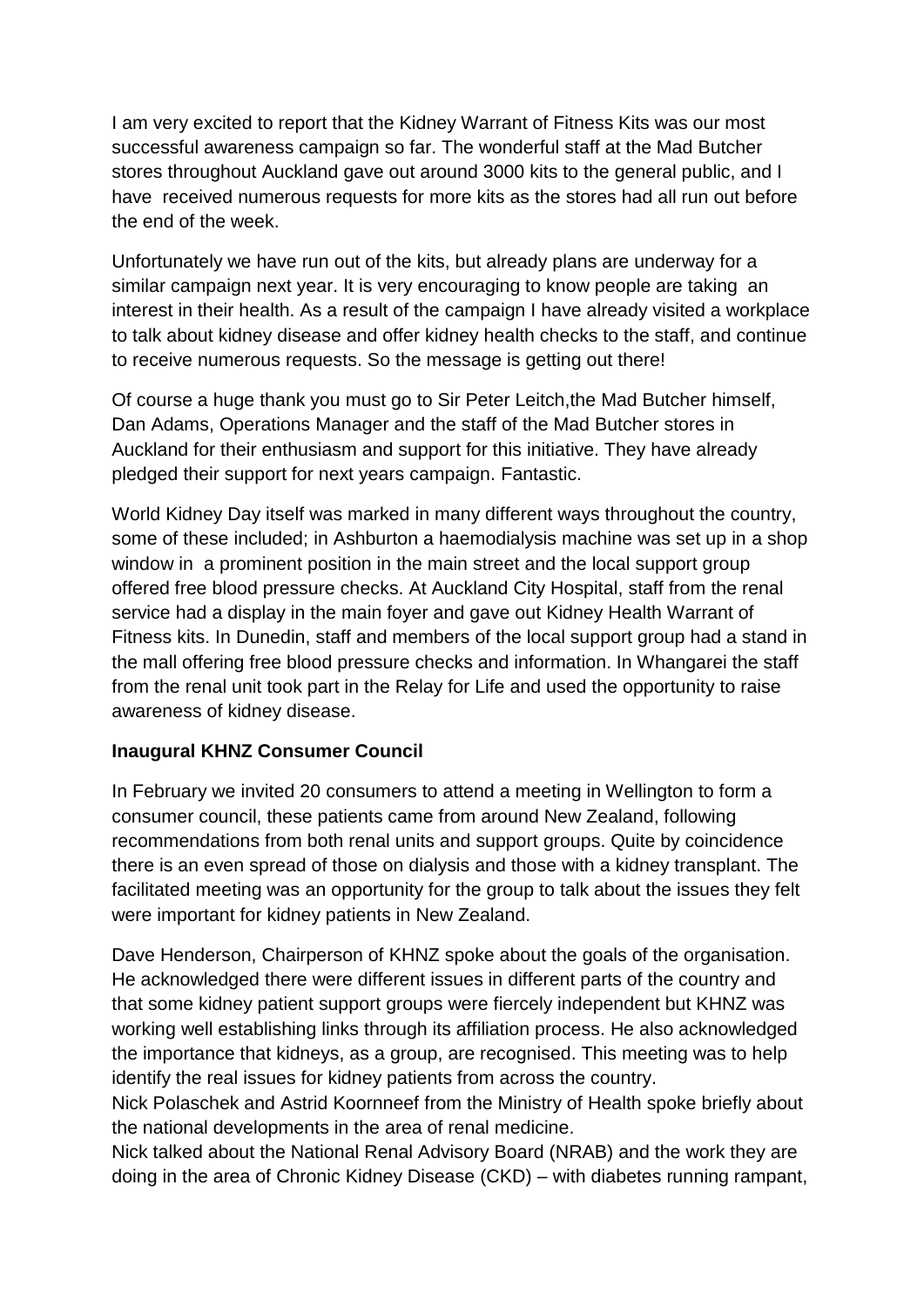and an aging population, the numbers of people with CKD is increasing. With good blood pressure management the progression of CKD can slow its progression. A better way of managing CKD in the community is imperative.

The outcome of this meeting was to continue with the current membership of the consumer council and to continue to develop a document based on the issues identified by the group to put into the manifesto Kidney Health New Zealand will be sending to the Members of Parliament, with the upcoming election in mind. It is planned that the council will meet annually and a commitment was made to communicate regularly with the council members, whose names will be on our website shortly.

#### **Homedialysis Conference 2014**

I was fortunate enough to attend the bi annual Home dialysis conference in Melbourne recently. There were a wide variety of speakers and topics. One of the statistics highlighted by one of the speakers was the five year survival rate of someone on haemodialysis is 45% while a person with bowel cancers survival rate is 48%.

An increased focus on Advanced Care Planning for renal patients was discussed with a particular focus, at this conference, on home dialysis patients. This is the facilitated advance care planning through the provision of timely information, which has been shown to positively impact on the patient and their families. The burden of decision making is reduced, when all participants are well informed. The Australia New Zealand Society of Nephrology (ANZSN) has produced Renal Supportive Care Guidelines which can be found on this website

<http://onlinelibrary.wiley.com/doi/10.1111/nep.12065/abstract>

The presentation on Peritoneal Dialysis (PD) in Thailand was a fascinating insight into the challenges faced by the nephrology team there. Thailand's population is more than 65 million, with a life expectancy on average of 73 years. In 2002 Thailand had achieved universal coverage of healthcare for all citizens through 3 public insurance schemes. Thailand adopted PD first scheme in 2008 because of the improvement in survival rates and it was more cost effective. Prior to the PD first policy being launched there were only 2000 patients on PD, now there are more than 30,000! The current policy is that all patients have to start on PD before they will be funded for haemodialysis, although some people will get peritonitis on purpose in order to change modalities. The mortality rate is still very high, this being mainly due to cardiovascular diseases. Three doctors look after 800 patients and the social workers have a large role.

Brazil is the complete opposite of Thailand with PD not well supported, this is due to haemodialysis units there being reimbursed for each patient they have. With a population of almost 200 million there is no registry data so it is estimated there are around 100,000 patients on dialysis with 90% on haemodialysis. There are around 7000 patients on PD. Diabetes is the biggest cause of kidney failure.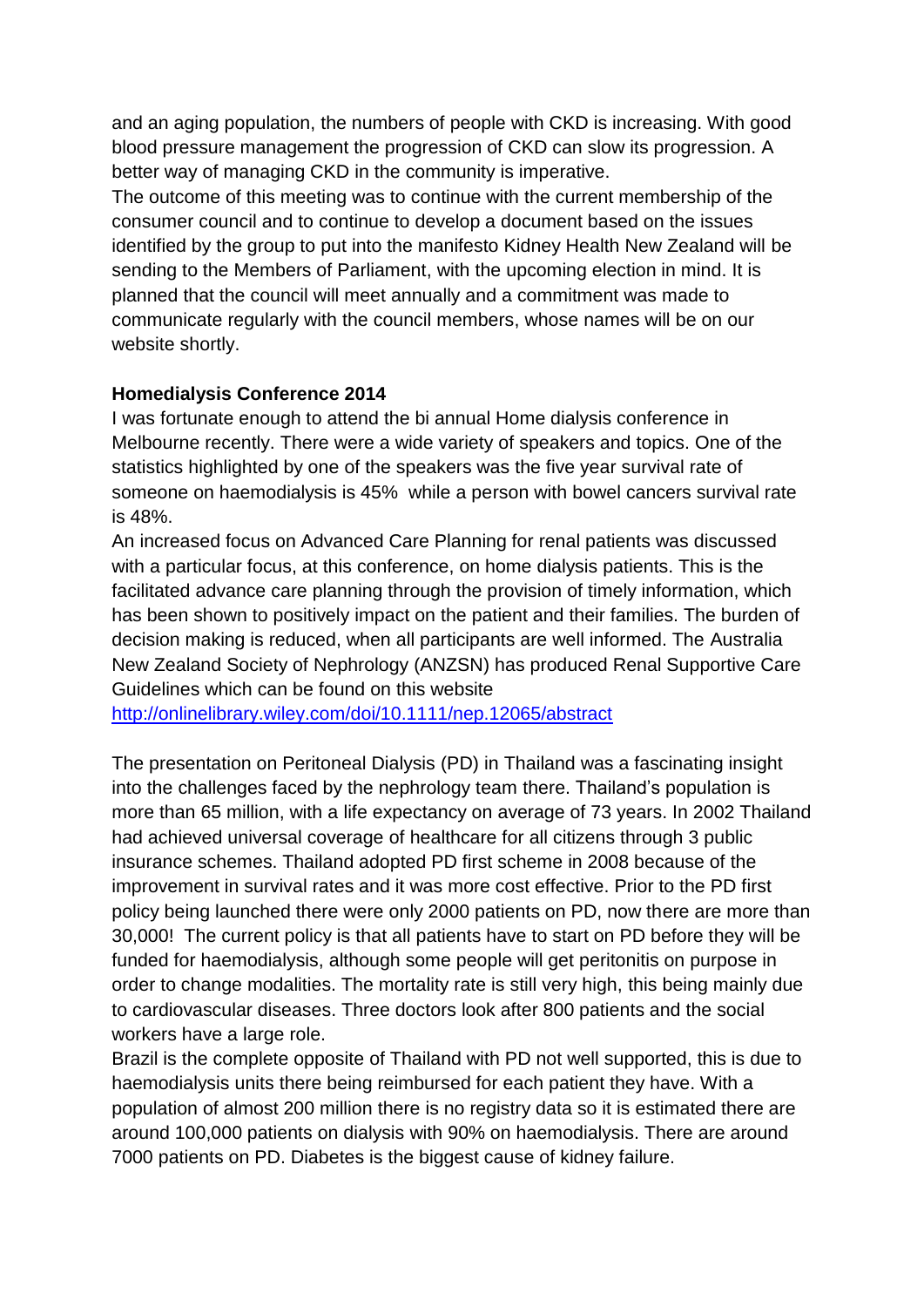In Japan Home haemodialysis(HHD) started in 1968, but the number of home haemodialysis patients is still low in comparison to NZ and Australia, with 397 patients on HHD at the end of 2012 accounting for only 1% of all dialysis patients. In 2011 the Japanese Society of Home Haemodialysis established a patient registry system to find out why people were not choosing the option of HHD and to promote increased uptake of the treatment throughout Japan.

Among the poster presentations there was the subject of Teleconference support for home based dialysis patients. This was presented by Jacqueline Ellis from the Albert Renal Service. This topic has relevance to our New Zealand patients with many dialysing at home, often in remote locations. Support for home dialysis patients is essential to technique survival. Being able to identify issues early can prevent major complications and hospital admissions. Support for home based dialysis patients is usually face to face, in clinics or by telephone. At the Alfred Hospital in Melbourne, the renal team have introduced a pilot program of video conferencing between dialysis nursing staff and home based dialysis patients. This involves the use of a secure video conferencing technology via a web camera. The patients (two on haemodialysis and three on peritoneal dialysis) have access to a computer, web camera and the internet. The consultations are managed using a software program called "Attend Anywhere". It is anticipated that this program will increase patient satisfaction with home based therapy due to a reduction in the frequency of healthcare visits, more flexibility in clinical consultations and a possible decrease in hospital admissions and unplanned clinic attendance. When the program is completed each patient will fill out a patient satisfaction survey. It is hoped that a program like this may make home dialysis a more attractive option to a wider patient population.

As always we value your contribution, so if there is anything you would like to see in this newsletter or would like to share your story please contact me either at [carmel@kidneys.co.nz](mailto:carmel@kidneys.co.nz) or on 0800 543639 (KIDNEY).

#### **From the Medical Director- Kelvin Lynn**

New Zealand kidney researchers show that newer forms of home haemodialysis are still cheaper than hospital or satellite dialysis.

KHNZ encourages people with kidney failure needing dialysis to consider home haemodialysis (HD) because of the evidence that home HD is associated with improved patient outcomes, particularly quality of life and survival.

When home HD usually consisted of three-times-a-week dialysis there were also clear economic advantages compared to other forms of HD amounting to about \$30,000 annually.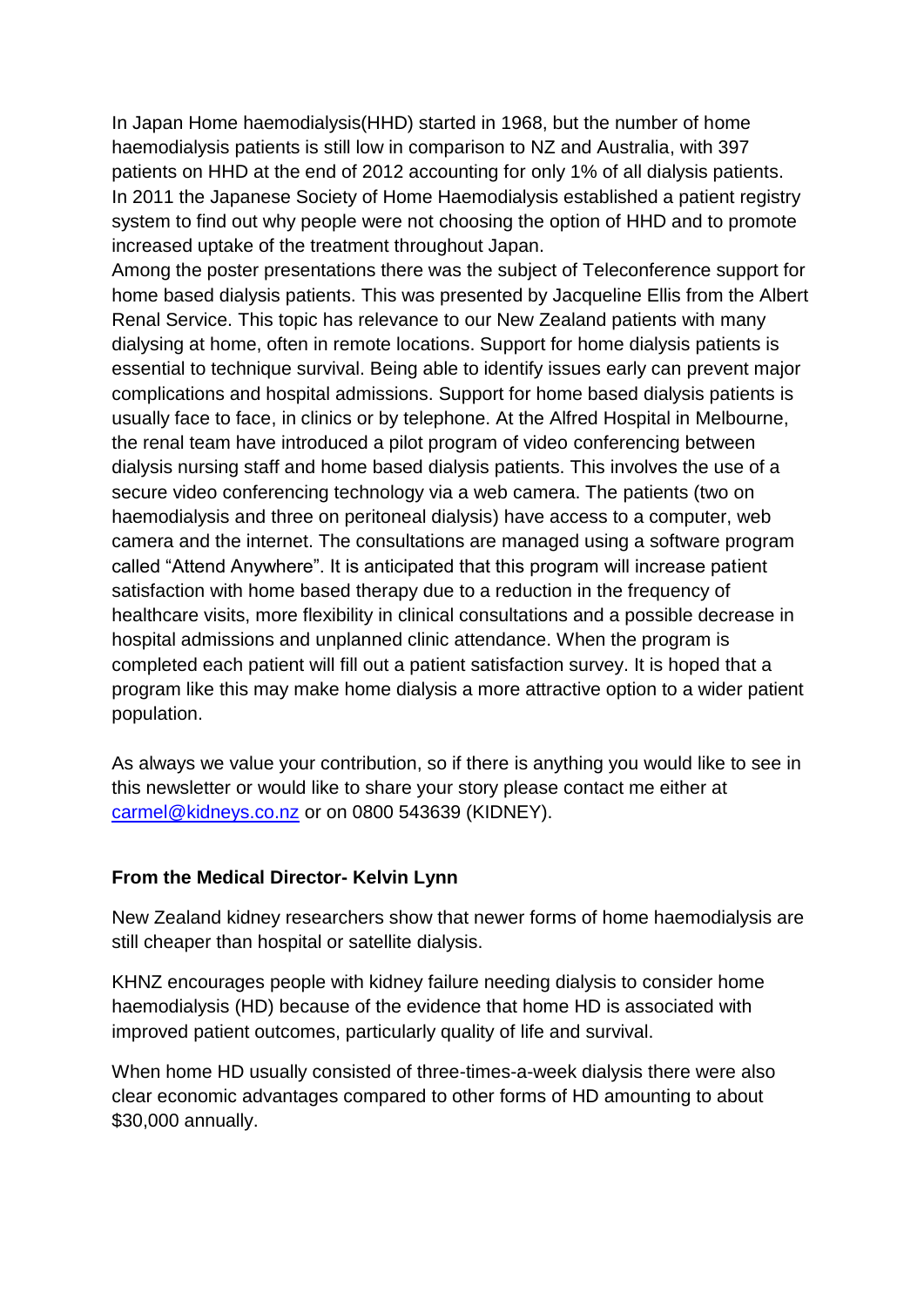Now newer ways of doing home haemodialysis, such as more frequently or for a longer time, have become popular. These ways of doing dialysis consume more resources and thus might turn out to be more expensive.

A research team led by Rachael Walker, Renal Nurse Practitioner, and Dr Mark Marshall from Middlemore Hospital concluded from their review of the international literature that newer types of home HD are cheaper than hospital or satellite dialysis. Home HD is more cost effective because of lower staff costs, and better patient survival and quality of life. These researchers also concluded that expanding the proportion of haemodialysis patients managed at home is likely to produce cost savings. The researchers point out that further research is needed to evaluate the costs and benefits of home HD in older people and ethnic minorities.

The results of this research should be taken into account when planning dialysis services and advising kidney patients on dialysis choices. The results also underline the savings each home HD patient makes for the health system and the need for a fair and equitable national system for reimbursement of home HD patients out-ofpocket expenses such as increased power and water charges.



# **Agencies for Nutrition Action (ANA)**

I have been fortunate to be invited to join this organisation as a representative for Kidney Health New Zealand. This is a wonderful opportunity to work with other people who are also passionate about improving the health of all New Zealanders.

The purpose of ANA is to reduce the premature death and disability caused by preventable lifestyle diseases such as heart disease, type 2 diabetes, stroke and certain cancers that are affected by poor nutrition and physical inactivity.

With diabetes being the biggest cause of kidney disease in New Zealand and the number of people with diabetes continuing to increase, this will inevitably have an impact on the numbers of people developing chronic kidney disease. So it makes sense that Kidney Health New Zealand works with organisations such as ANA as we are focussed on improving health outcomes.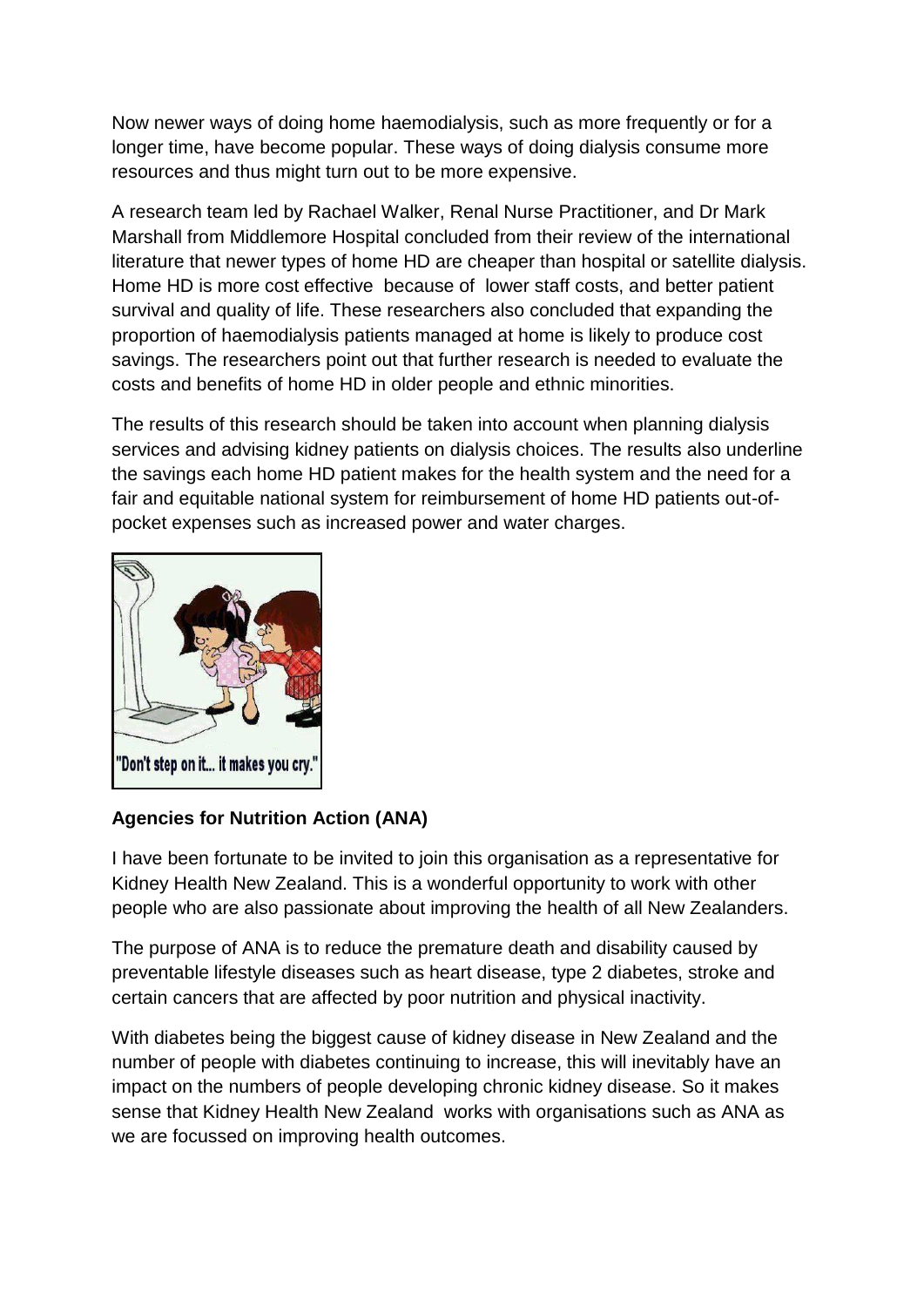ANA works to increase the effectiveness of individuals and agencies promoting nutrition and physical activity through professional development, greater access to research translated into best practice, increases linkages and cohesion and efficiencies in the workforce.

# *ANAs mission is a common desire, a common direction.*

To strengthen our voice we connect people, organisations and communities to the cause of improving nutrition and increasing physical activity in Aotearoa. We do this by linking them to news, events, research, resources and much more.

Our vision will be realised as we:

- Increase our collective understanding of what works to promote healthier lifestyles.
- Inspire the development, delivery and evaluation of health promotion activities based on evidence and best practice.
- Transform the places where New Zealanders live, learn, work and play into settings that support healthy eating and regular physical activity.

ANA has a number of organisations making up its membership some of these include The Heart Foundation, The Stroke Foundation of New Zealand, Diabetes New Zealand, Dietitians NZ, Toi Tangata, Pacific Island Food and Nutrition Action Group and New Zealand Nutrition Foundation.

The benefits of belonging to this organisation are many and I look forward to updating you on some of the projects and work being done in future newsletters.

#### **Some Facts and Figures on Kidney Disease in New Zealand**

#### **Renal Replacement Therapy** *Sourced from www.anzdata.org.au*

This includes patients on dialysis and with a functioning kidney transplant

- There were 3,862 people receiving renal replacement therapy (RRT) at 31st Dec 2011
- Of these 1481 had a functioning kidney transplant and 2,381 were receiving dialysis treatment

#### **New patients commencing dialysis treatment**

- 477 people commenced RRT in New Zealand in 2011.
- There were 2381 dialysis patients in 2011 which is stable compared to previous years.
- The mean age of patients entering programs in New Zealand in 2011 was 57.5 years and the median 59.1 years.
- 42% of all new patients had diabetic nephropathy attributed as their cause of end stage renal disease, 24% had glomerulonephritis and 11% hypertension.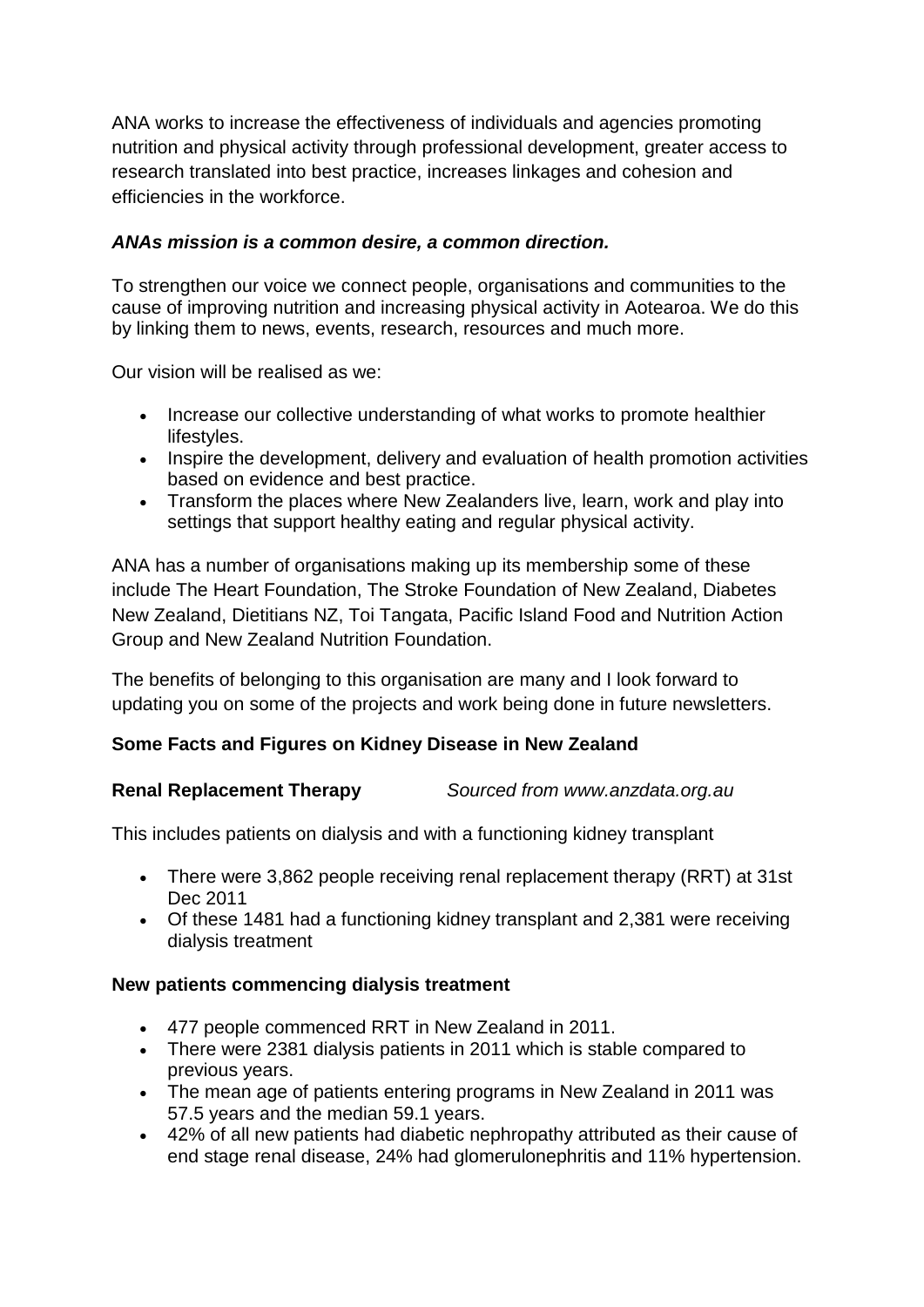# **Types of dialysis**

- Together, hospital haemodialysis and satellite dialysis accounted for 48% of patients in 2011. Satellite haemodialysis numbers de-creased 9% in 2011 (368 patients), after increases of 5% (396 patients) in 2010 and 8% (413 patients) in 2009
- There were 1,591 patients receiving treatment at 31 December 2011, Hospital based HD (44%), satellite HD (29%) and home HD (27%) have all remained the same for the past three years
- There were 403 patients who received HD for the first time in 2011, similar to previous years. 78% were having their initial dialysis treatment, 20% were previously dialysing with peritoneal dialysis and 2% were failed transplants.
- There were 239 new peritoneal dialysis patients in the calendar year 2011; of these 147 patients started renal replacement therapy with peritoneal dialysis and 90 had previously been treated with haemodialysis or a transplant.
- Peritoneal dialysis accounted for 33% of all dialysis patients and 64% of all patients dialysing at home.

# **Kidney Transplantation**

- There were 62 HD patients who received transplants in 2011. Four patient's older 65 years were transplanted.
- The number of transplant operations (118) performed in 2011 represents a transplant rate of 27 per million population.
- The median age of transplant recipients in 2011 was 50 years.
- There have been 3,746 operations performed on 3,188 patients since 1965 with 1,481 grafts still functioning at 31 December 2011
- In New Zealand the mean donor age in 2011 was 36 years.
- The proportion of pre-emptive primary living donor transplants in New Zealand was 23% in 2011
- In New Zealand the number of new transplants in 2012 was 108 transplants and numbers of live donor transplants were 54, with deceased donor transplants also 54

#### **News Flash**

#### **The organisation Kidney Health New Zealand says extra funding in the budget for kidney transplants will be well used.**

The Budget on Thursday provided \$4 million over the next four years for more kidney transplants.

There are about 120 kidney transplants performed a year but between 600 and 700 patients waiting for one at any time.

The medical director of Kidney Health New Zealand, Kelvin Lynn, says a national transplantation service is to be set up with the funding.He says once established it should boost transplantation nationwide[.Listen to Kelvin Lynn tell Checkpoint about](http://www.radionz.co.nz/national/programmes/checkpoint/audio/2596244/kidney-health-group-welcomes-funds-boost-for-transplants)  [his hopes for a national transplantation service](http://www.radionz.co.nz/national/programmes/checkpoint/audio/2596244/kidney-health-group-welcomes-funds-boost-for-transplants) ( 3 min 51 sec )